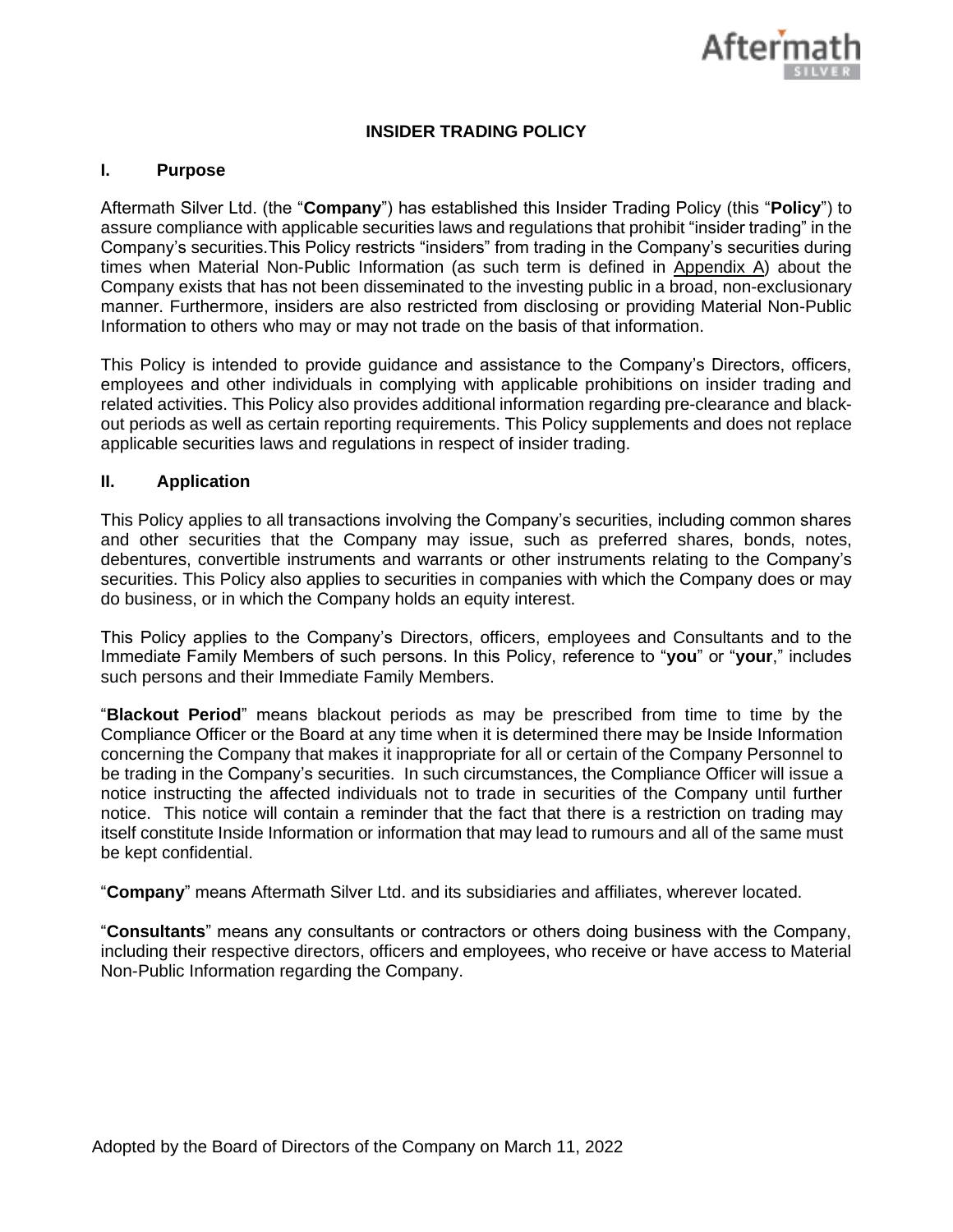"**Director**" means a member of the Board of Directors of the Company.

"**Immediate Family Members**" means the spouse, children and other relatives residing in the same home, or financially dependent upon, or whose transactions in the Company's securities are directed or influenced by the person to whom this Policy is applicable.

# "**Material Non-Public Information**" is defined in Appendix A.

"**Restricted Persons**" means Directors, officers, employees, Consultants and their respective, Immediate Family Members.

"**Senior Employees**" means any officers and such other employees as designated from time to time by the President and Chief Executive Officer.

## **III. Administration**

The Company's Executive Management is responsible for the administration of this Policy. The Company's Executive Management may designate and individual to act as the Company's compliance officer from time to time (such designee to be referred to herein as the"**Compliance Officer**"). If no individual has been so designated as the Compliance Officer, the Company's Chief Executive Officer will be the Compliance Officer. You may direct questions about this Policy, including its application to any proposed transaction to the Compliance Officer.

## **IV. Trading and Tipping Prohibitions**

Restricted Persons possessing Material Non-Public Information relating to the Company may not buy or sell the Company's securities or engage in any other action to take advantage of that information. Additionally, Restricted Persons possessing Material Non- Public Information relating to another public company with a business relationship with the Company(including partners, contractor, suppliers, customers and competitors) may not buy or sell such othercompany's securities or engage in any other action to take advantage of that information. If a trade in securities becomes the subject of scrutiny, it will be viewed after the fact with the benefit of hindsight. Before engaging in any trade, you should carefully consider how the trade may be viewedwith the benefit of hindsight.

Restricted Persons are also prohibited from disclosing Material Non-Public Information about the Company or other public companies to third parties (referred to as "**tipping**") except in limited situations where disclosure is in the necessary in the ordinary course of business and only to the extent permitted by securities laws. Tipping arises when a person discloses Material Non-Public Information about the Company or another public company to third parties or recommends or encourages trading in the securities of the Company or another public company while in possession of Material Non-Public Information about such company. Tipping is generally prohibited law, even if the disclosing person does not personally make a trade or benefit from disclosing the information. Tipping can occur through verbal conversations, emails, social media posts, texting or various other modes of communication.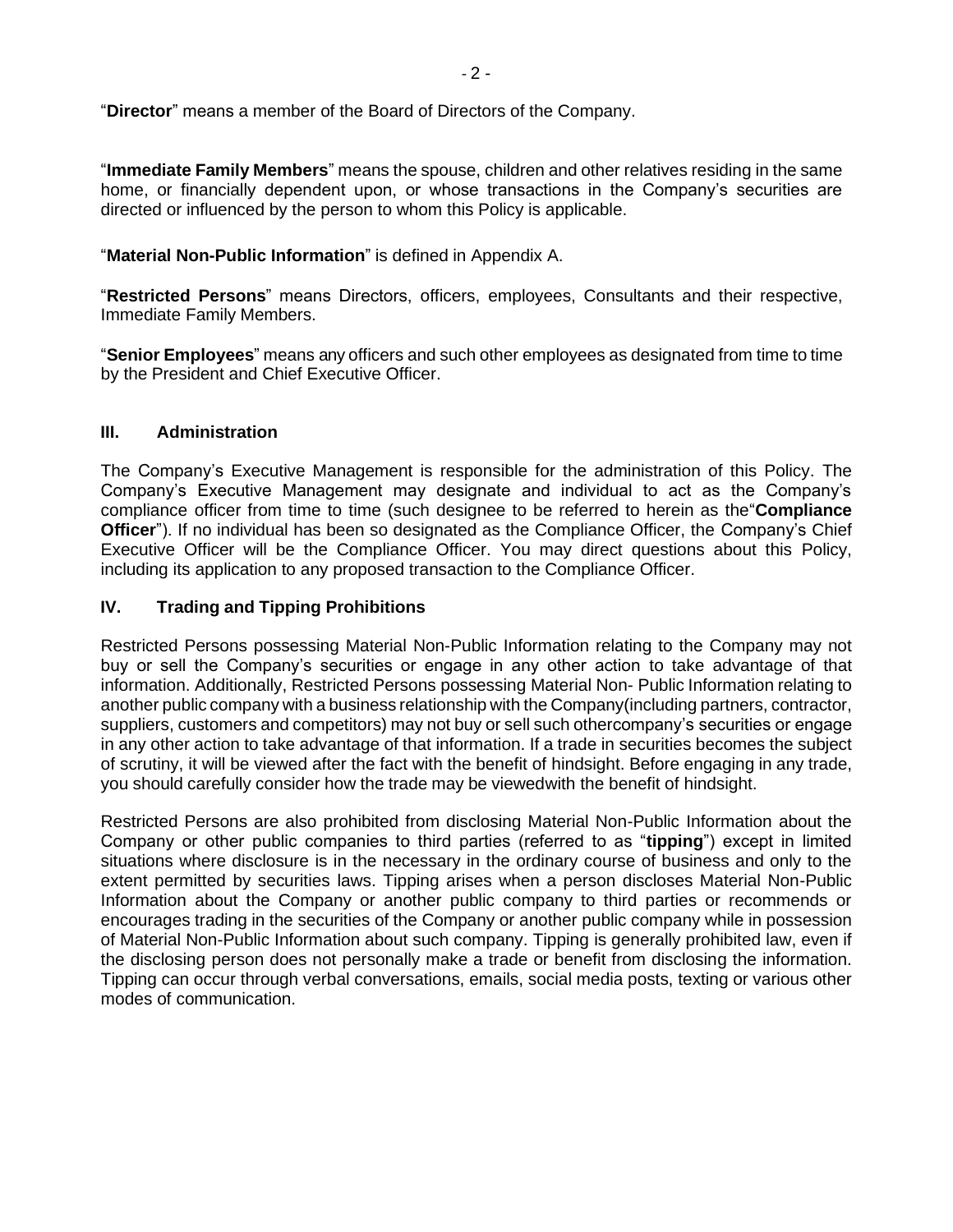# **V. Regular and Special Blackout Periods**

The Company has and may from time-to-time designate Blackout Periods, which may apply generally throughout the organization or only to specific individuals.

Blackout Periods may be prescribed from time to time. If the Company determines that a special Blackout Period is required, the Compliance Officer will notify the individuals that are subject to such Blackout Period. No trades in the Company's securities shall be carried out until the termination of the special Blackout Period, which will be the date determined by the Company and communicated to the individuals that are subject to such special Blackout Period.

## **VI. Prohibited Transactions**

To avoid the perception of impropriety, Restricted Persons must not speculate in the Company's securities, at any time. For the purposes of this Policy, "speculate" means the purchase or sale of the Company's securities with the intention of reselling or buying back such securities in a relatively short period of time, with the expectation of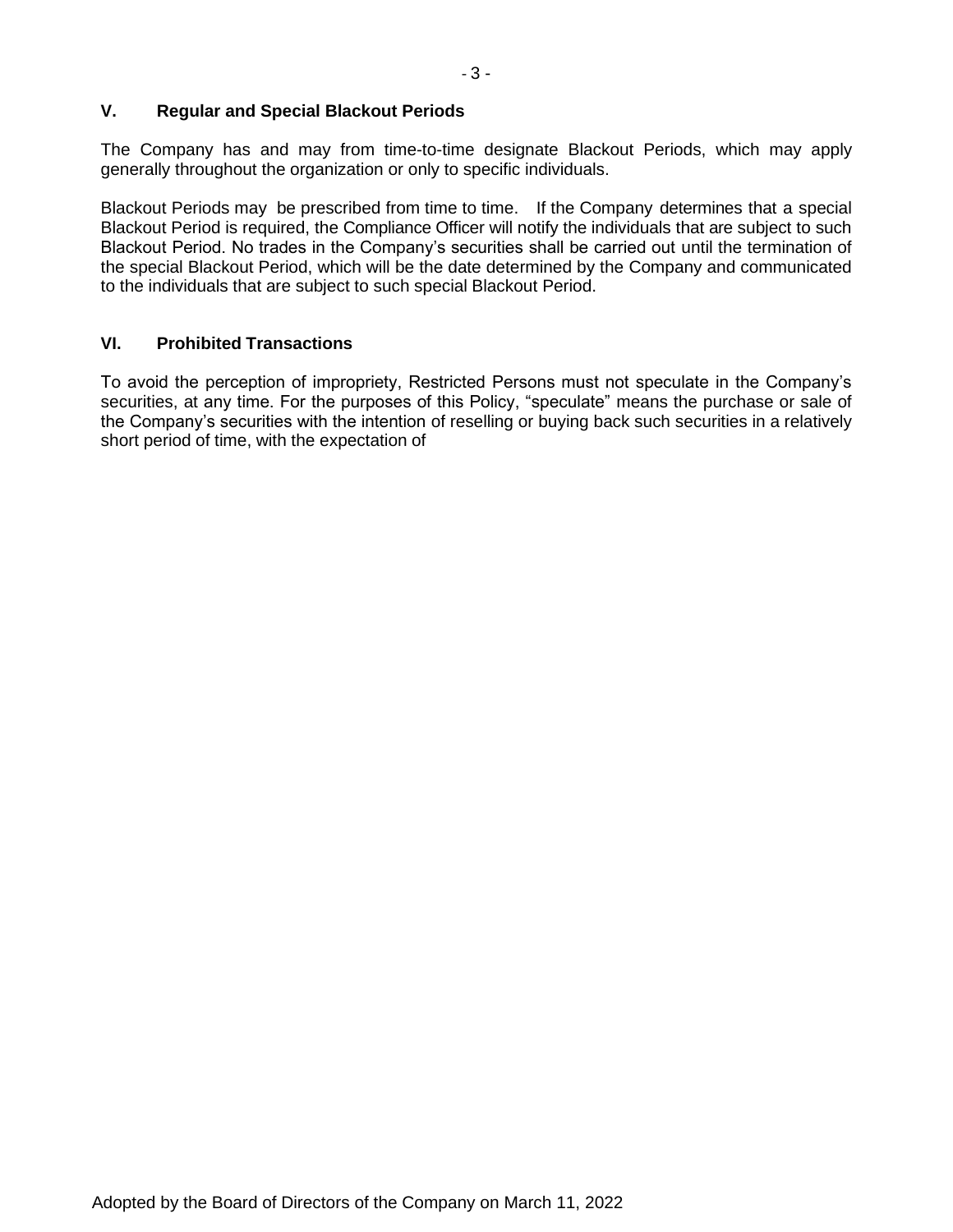a rise or fall in the market price. Additionally, certain types of transactions are by their nature regarded as speculative. Therefore, Restricted Persons must not at any time:

- Sell the Company's securities that are not owned or fully paid for (otherwise known as a "short sale", which for purposes of this Policy shall exclude any cashless exercise of options through a broker); or
- Buy or sell a call or a put option on the Company's securities or enter into a commercial transaction that would have an equivalent effect.

# **VII. Insider Reporting Requirements**

All Directors and executive officers of the Company are considered "reporting insiders" under applicable securities laws and are required to file insider reports with Canadian securities administrators. A reporting insider is required to file an insider trading report in Canada through the System for Electronic Disclosure by Insiders (SEDI) within ten (10) calendar days after becoming a reporting insider, disclosing such person's beneficial ownership of or control or direction over the Company securities. Each such reporting insider is also required to file an insider trading report with securities regulators within five (5) calendar days after each trade or change in beneficial ownership of, or control or discretion over, the Company's securities. United States securities laws may also impose reporting obligations on certain holders of the Company's securities, and you are responsible for determining whether you are subject to those obligations.

While the Company's Executive Management makes efforts to maintain a list of all individuals who are considered by the Company to be reporting insiders, you are ultimately responsible for confirming if you are a reporting insider and for ensuring that you are included on such list if you are. The Company's Corporate Secretary is available to assist reporting insiders in completing and filing the required insider trading reports. Reporting insiders are reminded that they remain personally responsible for complying with all applicable laws and regulations as a reporting insider, including the timely disclosure of their trading activities, and that any assistance offered and/or provided by the Company's Corporate Secretary in no way reduces the obligations imposed on them by applicable laws and regulations.

# **VIII. Enforcement; Potential Criminal and Civil Liability and/or Disciplinary Action**

Violations of this Policy or applicable legal and regulatory requirements may result in disciplinary action up to and including termination. In addition, engaging in transactions in the Company's securities while in possession of Material Non-Public Information, as well as tipping Material Non-Public Information to others, may subject you to civil and criminal liability under applicable law. The consequences of prohibited insider trading, tipping or a failure to file an insider report where required on a timely basis can be severe and may include sanctions, substantial jail terms, and penalties of several times the amount of profits gained, or losses avoided.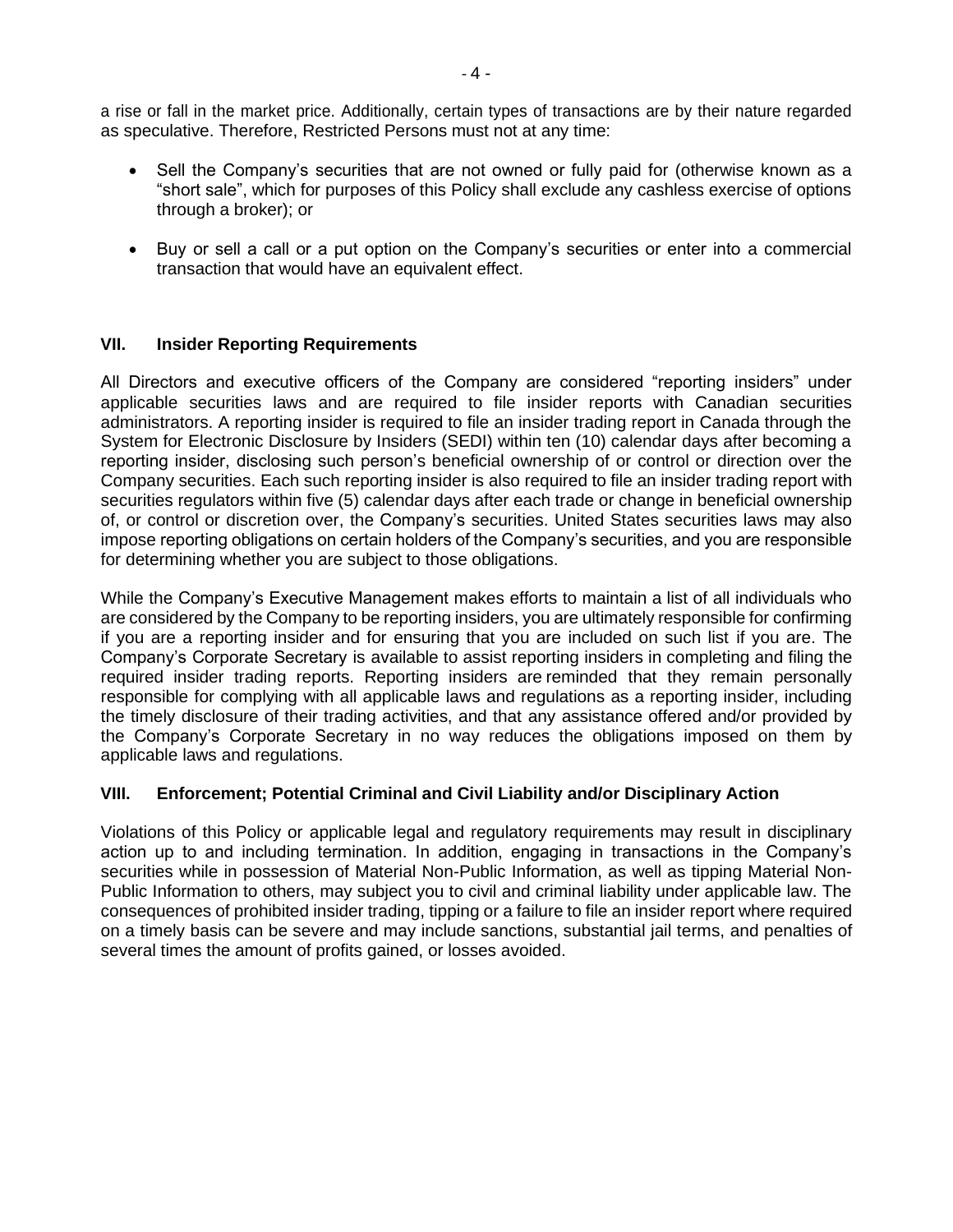Violations or suspected violations of this Policy should be reported in accordance with the procedures under the Company's *Whistleblower Policy*.

#### **IX. Certification**

Upon commencement of your employment or association with the Company, you must sign an acknowledgement confirming that you have read and understand this Policy and agree to comply with it. Requests to make similar acknowledgements may be made on an annual basis.

**\* \* \***